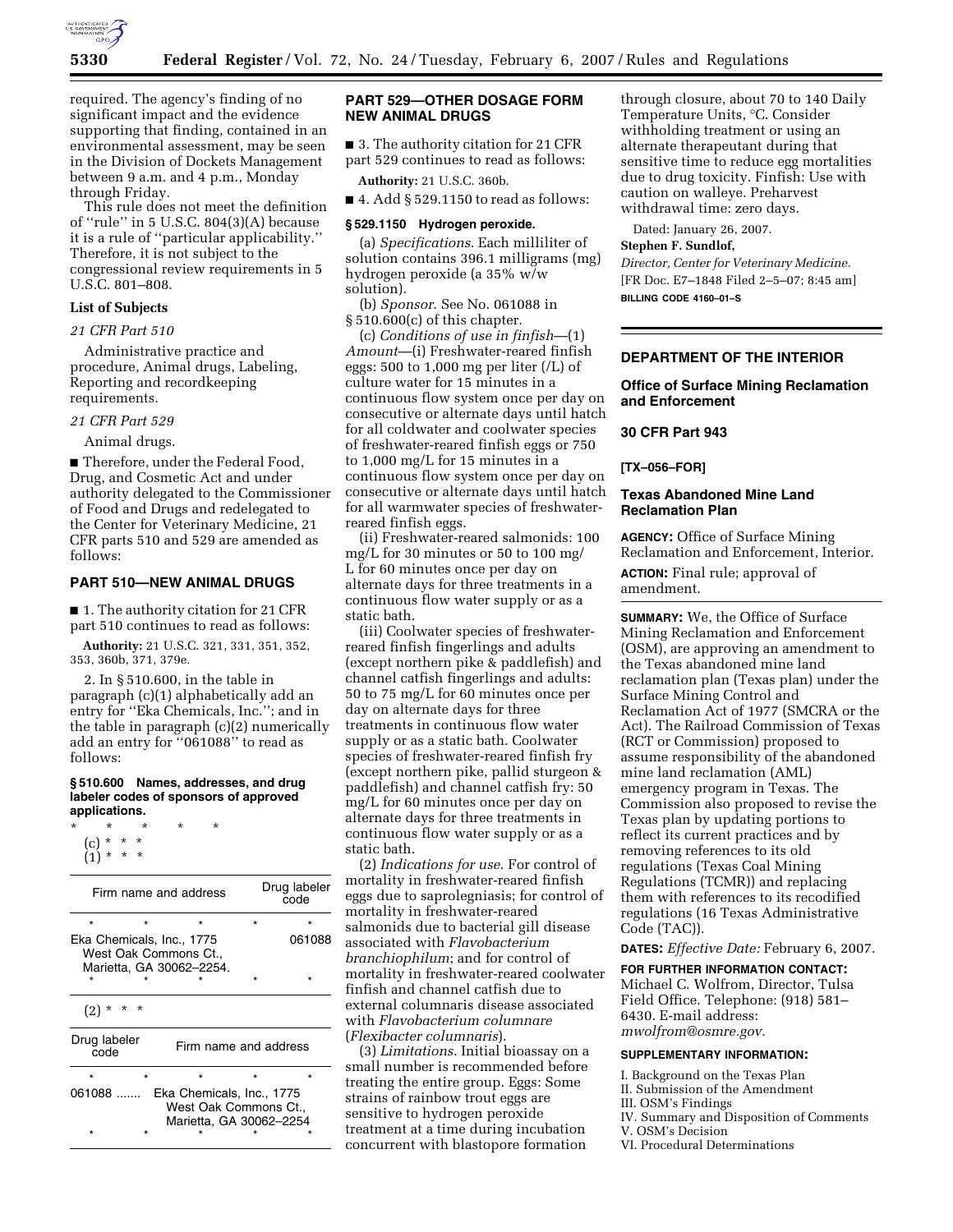## **I. Background on the Texas Plan**

The Abandoned Mine Land Reclamation Program was established by Title IV of the Act (30 U.S.C. 1201 *et seq.*) in response to concerns over extensive environmental damage caused by past coal mining activities. The program is funded by a reclamation fee collected on each ton of coal that is produced. The money collected is used to finance the reclamation of abandoned coal mines and for other authorized activities. Section 405 of the Act allows States and Indian Tribes to assume exclusive responsibility for reclamation activity within the State or on Indian lands if they develop and submit to the Secretary of the Interior (Secretary) for approval, a program (often referred to as a plan) for the reclamation of abandoned coal mines. On the basis of these criteria, the Secretary approved the Texas plan on June 23, 1980. You can find background information on the Texas plan, including the Secretary's findings, the disposition of comments, and the approval of the plan in the June 23, 1980, **Federal Register** (45 FR 41937). You can find later actions concerning the Texas plan and amendments to the plan at 30 CFR 943.25.

### **II. Submission of the Amendment**

By letter dated October 11, 2006 (Administrative Record No. TAML– 661), Texas sent us an amendment to its plan under SMCRA (30 U.S.C. 1201 *et seq.*) at its own initiative. Texas proposed to assume the AML emergency program, update portions of its plan to reflect its current practices, and remove references to its old regulations (TCMR) and replace them with references to its recodified regulations (16 TAC). We announced receipt of the proposed amendment in the November 13, 2006, **Federal Register** (71 FR 66150). In the same document, we opened the public comment period and provided an opportunity for a public hearing or meeting on the adequacy of the amendment. We did not hold a public hearing or meeting because no one requested one. The public comment period ended on December 13, 2006. We did not receive any public comments.

#### **III. OSM's Findings**

Following are the findings we made concerning the amendment under SMCRA and the Federal regulations at 30 CFR 884.14 and 884.15. We are approving the amendment.

### *A. AML Emergency Program Demonstration*

Section 410 of SMCRA authorizes the Secretary to use funds under the AML

program to abate or control emergency situations in which adverse effects of past coal mining pose an immediate danger to the public health, safety, or general welfare. In a **Federal Register**  notice dated September 29, 1982 (47 FR 42729), we invited states to amend their AML plans for the purpose of undertaking emergency reclamation programs on our behalf and published guidelines outlining three requirements for State assumption of the AML emergency program. For us to grant emergency authority to the State agency, the agency must demonstrate that it has the following: (1) Statutory authority to undertake emergencies, (2) technical capability to design and supervise the emergency work, and (3) administrative mechanisms to respond quickly to emergencies either directly or through contractors.

#### 1. Statutory Authority

The Commission has had statutory authority under the Texas Surface Coal Mining and Reclamation Act (TSCMRA) section 134.141 to administer an emergency response program since approval of the Texas plan on June 23, 1980. In order to implement this authority, Texas' regulations at 16 TAC 134.143 and 134.144 provide for right of entry on any land where an emergency exists. In a letter dated February 27, 1979, the Governor of Texas designated the Commission as the State agency responsible for the AML program in Texas. The Attorney General of Texas issued an official opinion on March 20, 1980, stating that the Commission is authorized under State law to conduct a State reclamation program in accordance with the requirements of Title IV of the Federal Surface Mining Control and Reclamation Act of 1977, the regulations adopted pursuant thereto, and the State Reclamation Plan. Title IV of SMCRA covers both the regular AML program and the emergency reclamation program.

#### 2. Technical Capability

The Commission has demonstrated through past performance that it has the technical capability to implement an AML emergency program. In its October 11, 2006, submission of the amendment, the Commission included the following statement in its section of the Texas plan titled, ''Staffing,'' to demonstrate the Commission's technical capability to design and supervise the emergency work.

The Surface Mining and Reclamation Division's Abandoned Mine Land Reclamation Program staff has \* \* \* demonstrated experience in developing and managing AML Projects. Areas of expertise

include realty (rights of entry, appraisal and liens), environmental assessment, engineering design, construction and contract management and revegetation and erosion control.

The Division's Administration and Records Section also provides administrative support. The Commission's Finance and Accounting Division provides purchasing and contracting support and legal support is provided by the Commission's Office of General Counsel.

Texas has conducted an AML program since 1980. We have found that the Texas AML program is run in a cost efficient and professional manner. Texas has conducted project design and construction work with a high degree of competence and success. Projects are thoroughly analyzed and conducted in compliance with all National Environmental Policy Act (NEPA) requirements. Construction monitoring, post-construction monitoring, and maintenance processes ensure the projects meet contract specifications, project objectives, and program goals. Over the years, Texas has designed and inspected AML emergency projects for us. Technical capabilities used for these emergency reclamation projects are the same as those used for normal, high priority reclamation projects. We have found that Texas has developed and refined the in-house investigation, design, and project administration abilities necessary to administer an AML program and an AML emergency response program.

### 3. Administrative Mechanisms

During a review of Texas' revised purchasing and procurement procedures at section 884.13(d)(3) of the Texas plan, we found that the Texas Building and Procurement Commission (TBPC) has delegated the authority to make emergency purchases to all state agencies, including the Commission. The TBPC has made the decision to declare an emergency purchase the sole responsibility of the agencies and encourages the agencies to obtain at least three informal bids, whenever possible, on all emergency purchases. Emergency purchases exceeding \$25,000 must be posted in the Electronic State Business Daily and are subject to pre-payment audit by the TBPC. Texas' contracting method will allow the Commission adequate flexibility to address emergency conditions. Other administrative processes required to implement the emergency program are the same as those already in place for the Texas AML program.

In accordance with section 405 of SMCRA and 30 CFR 884.15, Texas has submitted an amendment to its AML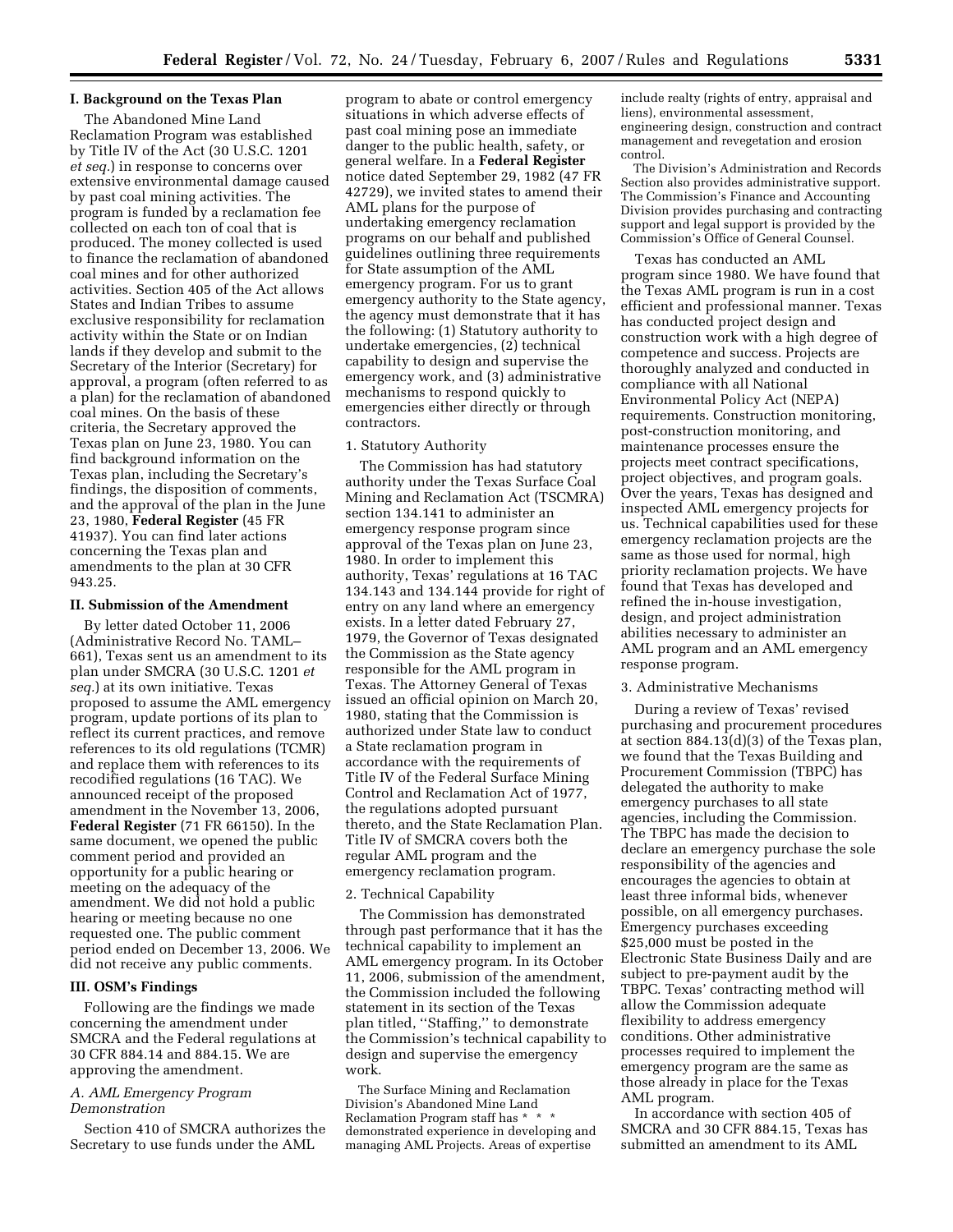plan, and we have determined, pursuant to 30 CFR 884.14, the following:

1. The public has been given adequate notice and opportunity to comment on the amendment, and the record does not reflect major unresolved controversies.

2. Views of other Federal agencies have been solicited and considered.

3. The State has the legal authority, policies, and administrative structure necessary to implement the amendment.

4. The proposed plan amendment meets all requirements of the Federal AML program regulations at 30 CFR Chapter VII, Subchapter R.

5. The State has an approved State Regulatory Program.

6. The amendment is in compliance with all applicable State and Federal laws and regulations.

We find that the proposed Texas plan amendment allowing the State to assume responsibility for an AML emergency response reclamation program on our behalf is in compliance with SMCRA and meets the requirements of the Federal regulations.

Therefore, we are approving Texas' assumption of the AML emergency program.

## *B. Revisions to Texas' AML Plan*

Texas updated its AML plan to (1) ensure that it has the administrative mechanisms to quickly respond to AML emergencies either directly or through contractors and (2) reflect current state practices. The following table lists the sections of the AML plan that Texas revised.

| <b>Plan Section</b> | Topic                                                                                                                                                                                                  |  |  |  |
|---------------------|--------------------------------------------------------------------------------------------------------------------------------------------------------------------------------------------------------|--|--|--|
| 30 CFR 884.13(c)(6) | Rights of Entry—A description of the policies and procedures to be followed by the Commission regarding<br>right of entry on lands for the purpose of performing AML program activities.               |  |  |  |
| 30 CFR 884.13(d)(2) | Staffing—A description of the administrative and management structure to be used in conducting the rec-<br>lamation program, including the incorporation of an organizational chart in the Texas plan. |  |  |  |
|                     | Purchasing and Procurement—A description of the policies and procedures to be followed by the Commis-<br>sion regarding purchasing and procurement for the AML program.                                |  |  |  |

We find that the requirements of the revised Texas AML plan meet the requirements of the Federal regulations at 30 CFR 884.13(a) through (e). Therefore, we are approving them.

## **IV. Summary and Disposition of Comments**

#### *Public Comments*

We asked for public comments on the amendment, but did not receive any.

#### *Federal Agency Comments*

On October 25, 2006, and November 7, 2006, under 30 CFR 884.14(a)(2) and 884.15(a), we requested comments on the amendment from various Federal agencies with an actual or potential interest in the Texas plan (Administrative Record No. TAML– 661.1). No comments were received.

#### **V. OSM's Decision**

Based on the above findings, we approve the amendment Texas sent us on October 11, 2006. To implement this decision, we are amending the Federal regulations at 30 CFR part 943, which codify decisions concerning the Texas plan. We find that good cause exists under 5 U.S.C. 553(d)(3) to make this final rule effective immediately. Section 405 of SMCRA requires that the State's plan demonstrate that the State has the capability of carrying out the provisions of the Act and meeting its purposes. Making this rule effective immediately will expedite that process. SMCRA requires consistency of State and Federal standards.

## **VI. Procedural Determinations**

### *Executive Order 12630—Takings*

This rule does not have takings implications. This determination is based on the analysis performed for the counterpart Federal regulations.

### *Executive Order 12866—Regulatory Planning and Review*

This rule is exempted from review by the Office of Management and Budget (OMB) under Executive Order 12866.

## *Executive Order 12988—Civil Justice Reform*

The Department of the Interior has conducted the reviews required by section 3 of Executive Order 12988 and has determined that this rule meets the applicable standards of subsections (a) and (b) of that section. However, these standards are not applicable to the actual language of State and Tribal abandoned mine land reclamation plans and plan amendments because each program is drafted and promulgated by a specific State or Tribe, not by OSM. Decisions on proposed abandoned mine land reclamation plans and plan amendments submitted by a State or Tribe are based solely on a determination of whether the submittal meets the requirements of Title IV of SMCRA (30 U.S.C. 1231–1243) and 30 CFR part 884 of the Federal regulations.

## *Executive Order 13132—Federalism*

This rule does not have Federalism implications. SMCRA delineates the roles of the Federal and State governments with regard to the regulation of abandoned mine reclamation programs. One of the purposes of SMCRA is to ''establish a

nationwide program to protect society and the environment from the adverse effects of surface coal mining operations.'' Section 405(d) of SMCRA requires State abandoned mine land reclamation programs to be in compliance with the procedures, guidelines, and requirements established under SMCRA.

## *Executive Order 13175—Consultation and Coordination With Indian Tribal Governments*

In accordance with Executive Order 13175, we have evaluated the potential effects of this rule on Federallyrecognized Indian tribes and have determined that the rule does not have substantial direct effects on one or more Indian tribes, on the relationship between the Federal Government and Indian tribes, or on the distribution of power and responsibilities between the Federal Government and Indian tribes. This determination is based on the fact that the Texas plan does not provide for reclamation and restoration of land and water resources adversely affected by past coal mining on Indian lands. Therefore, the Texas plan has no effect on federally-recognized Indian tribes.

## *Executive Order 13211—Regulations That Significantly Affect the Supply, Distribution, or Use of Energy*

On May 18, 2001, the President issued Executive Order 13211 which requires agencies to prepare a Statement of Energy Effects for a rule that is (1) considered significant under Executive Order 12866, and (2) likely to have a significant adverse effect on the supply, distribution, or use of energy. Because this rule is exempt from review under